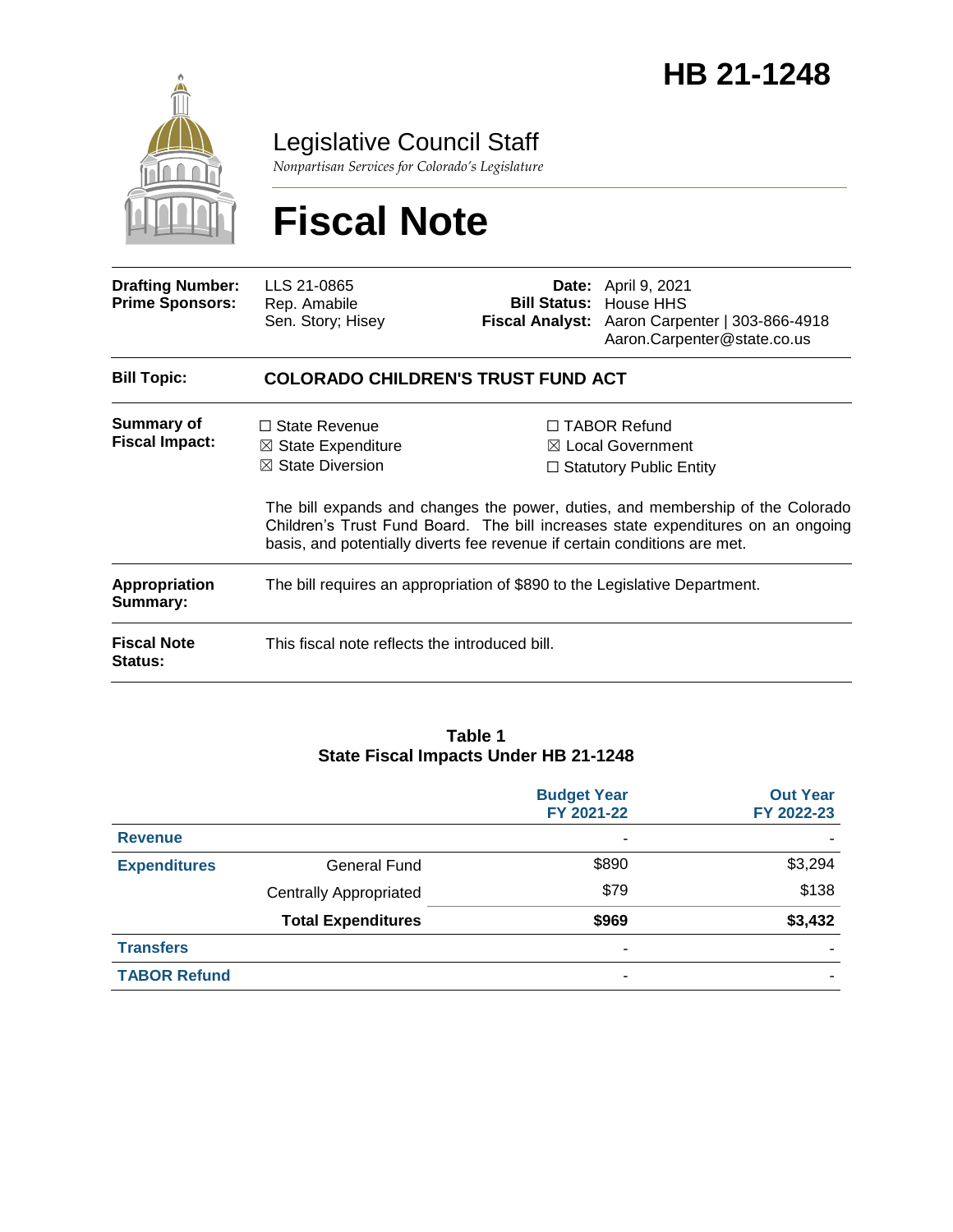# **Summary of Legislation**

This bill makes several changes to the operations of the Colorado Children's Trust Fund (CCTF) and the membership of its board.

**CCTF board membership and powers.** The bill increases the membership of the CCTF board from 9 to 17 members. The bill adds 10 new members and removes 2 members that are appointed by the Governor. The bill also imposes a two-term limit on appointed board members.

The new members include:

- the director of the Department of Health Care Policy and Financing (HCPF) or their designee;
- the director of the Department of Local Affairs (DOLA) or their designee;
- the Child Protection Ombudsman;
- two members who represent county leadership in public health, human, or social services;
- three members appointed by the executive director of DHS who are community members with certain lived experiences; and
- two legislators, with one member appointed by the President of the Senate and one member appointed by the Speaker of the House of Representatives.

The bill also renames the fund as the "Colorado Child Abuse Prevention Trust Fund" and expands the duties and powers of the board to:

- advise and make recommendations regarding any state plan developed to prevent child maltreatment;
- develop strategies to increase child and caregiver well-being and achievement and to decrease child maltreatment;
- assist public and private agencies in coordinating efforts on behalf of families;
- identify opportunities for, and barriers to, the alignment of standards, rules, policies, and procedures across programs and agencies that support families;
- collaborate with other relevant boards, commissions, and councils that exist within the executive branch to address services and supports for families;
- promote academic research on the efficacy and cost-effectiveness of child maltreatment prevention initiatives; and
- distribute money and make grant awards from the Colorado Child Abuse Prevention Trust Fund;

**CCTF revenue and spending.** Under current law, the CCTF board is only allowed to spend 75 percent of money credited to the CCTF until the total amount of assets in the fund exceeds \$5 million, and once this threshold is reached, court docket fees are no longer deposited into the fund. This bill repeals these statutory restrictions on both fee collection to and spending from the fund. The bill removes the authority to award grants to home visitation programs, and does not allow grants to be used for political, election, or lobbying purposes.

**Reporting and repeal deadlines.** The bill extends the deadline for the Department of Human Services (DHS) to provide a report to the General Assembly evaluating CCTF expenditures and impacts of grants from November 1, 2021 to November 1, 2026. The bill also extends the repeal date of the CCTF and board to July 1, 2027.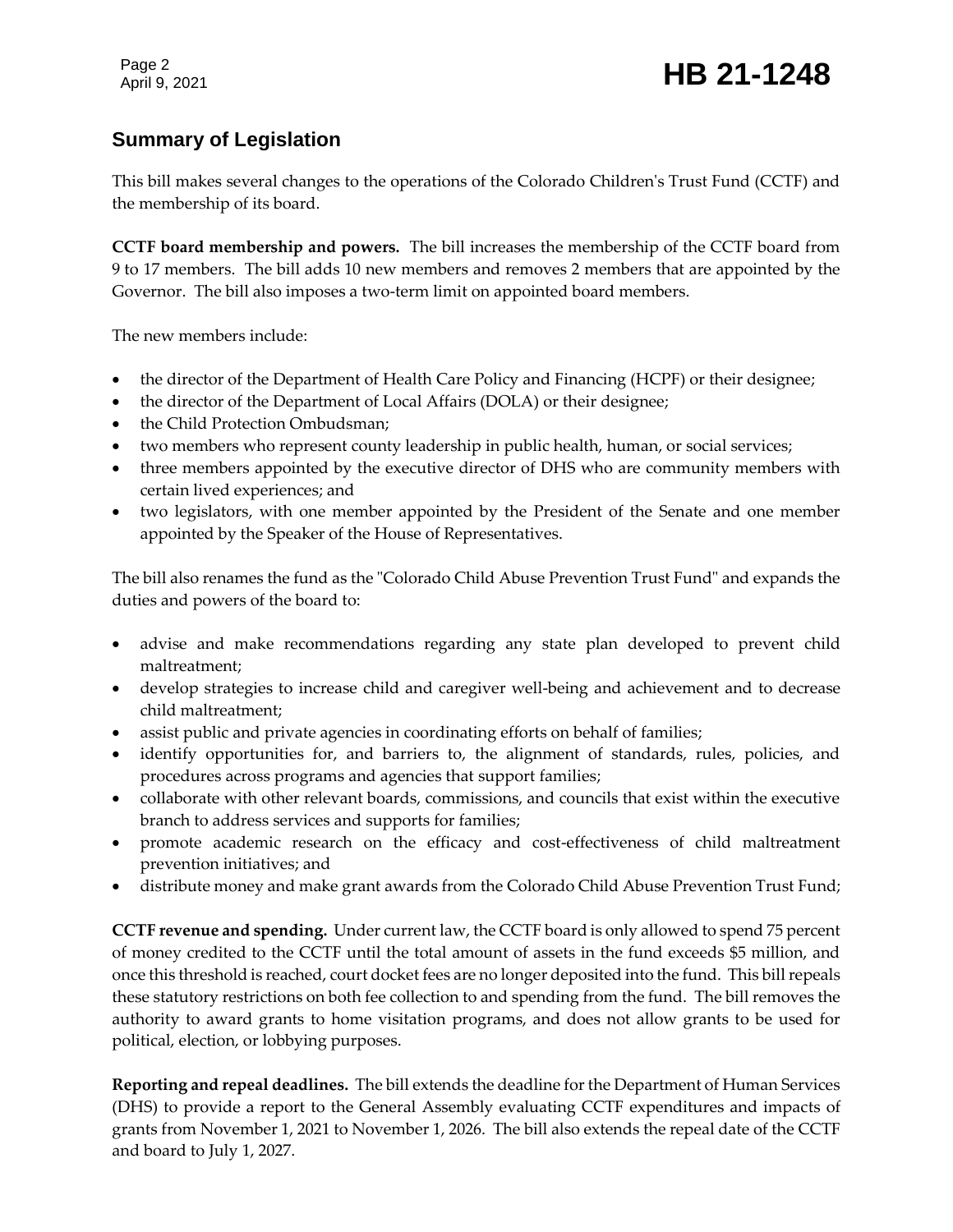# **Background**

Under current law, the CCTF collects \$15 from each docket fee collected on a proceeding for the dissolution of marriage or civil union. In addition, the CCTF receives a portion of the General Fund appropriation for child sexual abuse prevention activities. According to the CCTF board's 2021 meeting schedule, the board meets once a month.

# **Assumptions and Data**

The fiscal note assumes that the CCTF board will meet once a month and that 4 meetings in FY 2021-22 and 7 meetings in FY 2022-23 will occur during the interim, requiring legislator per diem. In addition, the fiscal note assumes that the first meeting a legislator may attend is in October 2021 and that meetings will be held virtually in FY 2021-22.

For FY 2021-22, the CCTF is estimated to have a fund balance of about \$2.5 million. Fee revenue to the fund is approximately \$426,000 per year from docket fees on domestic relations case filings.

### **State Diversions**

By allowing court docket fees to be deposited into the CCTF even when the fund balance exceeds \$5.0 million, the bill potentially diverts fee revenue from the General Fund to the CCTF. The diversion would be approximately \$426,000 per year. However, since the CCTF fund balance is not expected to exceed \$5.0 million over the forecast period of this fiscal note, no diversion from the General Fund is expected.

## **State Expenditures**

The bill will increase state General Fund expenditures in the Legislative Department by \$969 in FY 2021-22 and \$3,432 in FY 2022-23. It also increases workload for various agencies. These costs are summarized in Table 2 and discussed below.

#### **Table 2 Expenditures Under HB 21-1248**

|                                           | FY 2021-22                 | FY 2022-23 |
|-------------------------------------------|----------------------------|------------|
| <b>Legislature Department</b>             |                            |            |
| Legislator Per Diem                       | \$890                      | \$1,558    |
| Travel                                    | ۰                          | \$1,736    |
| Centrally Appropriated Costs <sup>1</sup> | \$79                       | \$138      |
|                                           | \$969<br><b>Total Cost</b> | \$3,432    |

<sup>1</sup> *Centrally appropriated costs are not included in the bill's appropriation.*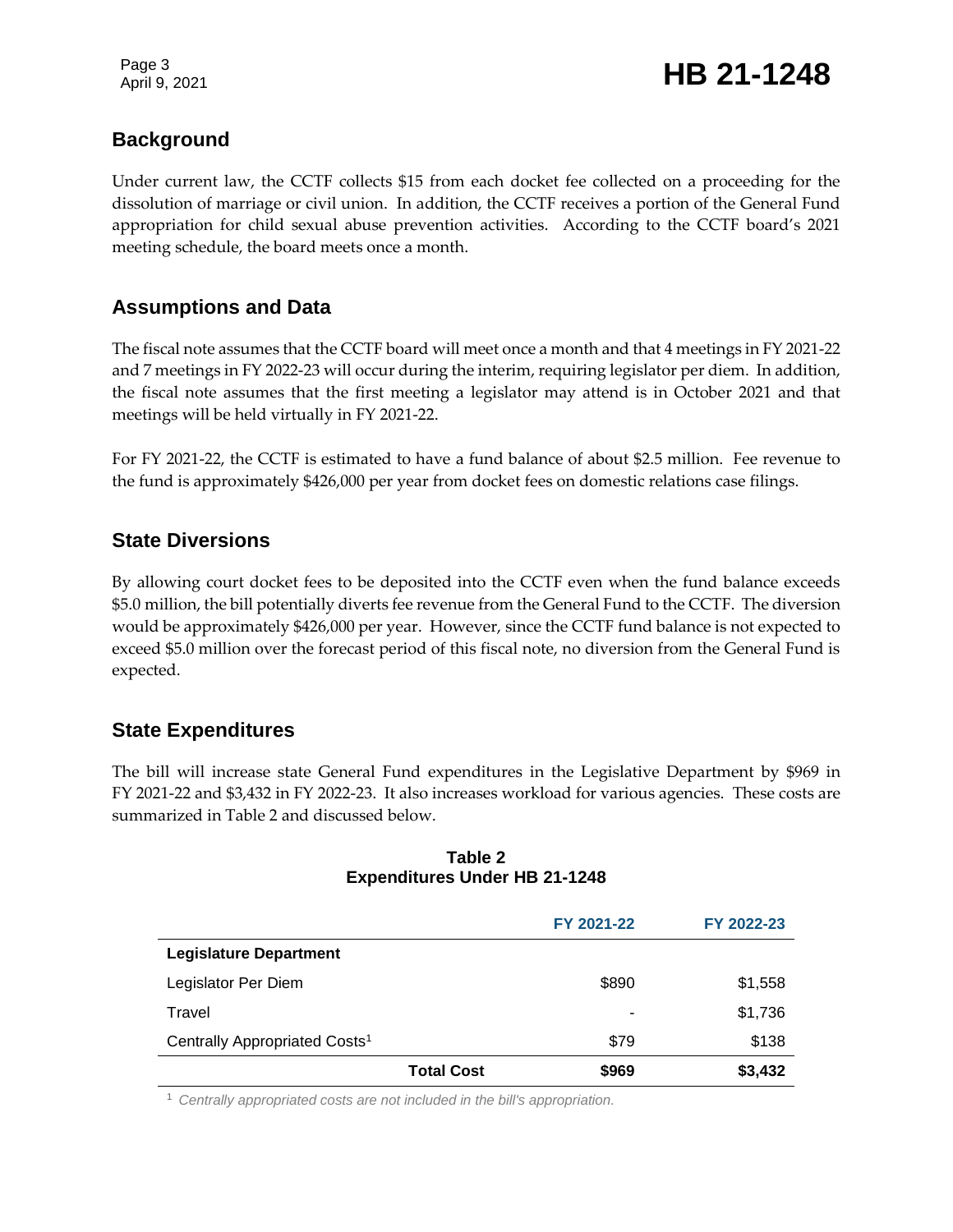Page 4

# Page 4<br>April 9, 2021 **HB 21-1248**

**Legislative Department.** The Legislative Department will have increased costs of \$890 in FY 2021-22 and \$3,293 in FY 2022-23 to provide per diem and reimbursement of travel expenses the two members of the General Assembly who are appointed to the CCTF board. This cost is based on per diem of \$111 and travel costs of \$124 per member for each meeting. Travel costs only occur in FY 2022-23 due to the assumption that in-person meetings of the CCTF board will not begin until FY 2022-23. Per diem and travel expenses are only provided for meetings occurring outside of the legislative session.

**CCTF Board Membership**. The Office of the Child Protection Ombudsman, HCPF, and DOLA will have increased workload for staff to serve on the CCTF board. The Colorado Department of Public Health and Environment and the Colorado Department of Education, which currently have representatives on the board, may also have increased workload associated with the expanded duties of the board. In addition, workload to the DHS will increase to support additional members of the board. These increases can be accomplished within existing appropriations to each agency.

**Child abuse prevention spending.** By removing the restriction on spending from the CCTF, the bill increases the amount of funding available for grants and other disbursements from the fund. Money in the CCTF is subject to annual appropriation by the General Assembly and any change in appropriations is at the discretion of the General Assembly. To the extent that more grants are provided, or the modified board directs grant funding for different purposes, the bill may impact the number of dependency and neglect case filings and the services provided by various agencies in the judicial and child welfare systems, and their associated costs. These impacts cannot be estimated and will be addressed through the annual budget process.

**Centrally appropriated costs.** Pursuant to a Joint Budget Committee policy, certain costs associated with this bill are addressed through the annual budget process and centrally appropriated in the Long Bill or supplemental appropriations bills, rather than in this bill. These costs, which include employee insurance and supplemental employee retirement payments, are estimated to be \$79 in FY 2021-22 and \$138 in FY 2022-23.

#### **Local Government**

Among the new board members, two appointees must be representatives of county leadership in the areas of public health and human or social services. This workload impact for counties is expected to be minimal. To the extent additional grant funding is made available from the CCTF or grant funding is distributed in a different manner, funding to any recipient counties may be impacted.

# **Effective Date**

The bill takes effect 90 days following adjournment of the General Assembly sine die, assuming no referendum petition is filed.

# **State Appropriations**

The bill requires a General Fund appropriation of \$890 to the General Assembly within the Legislative Department.